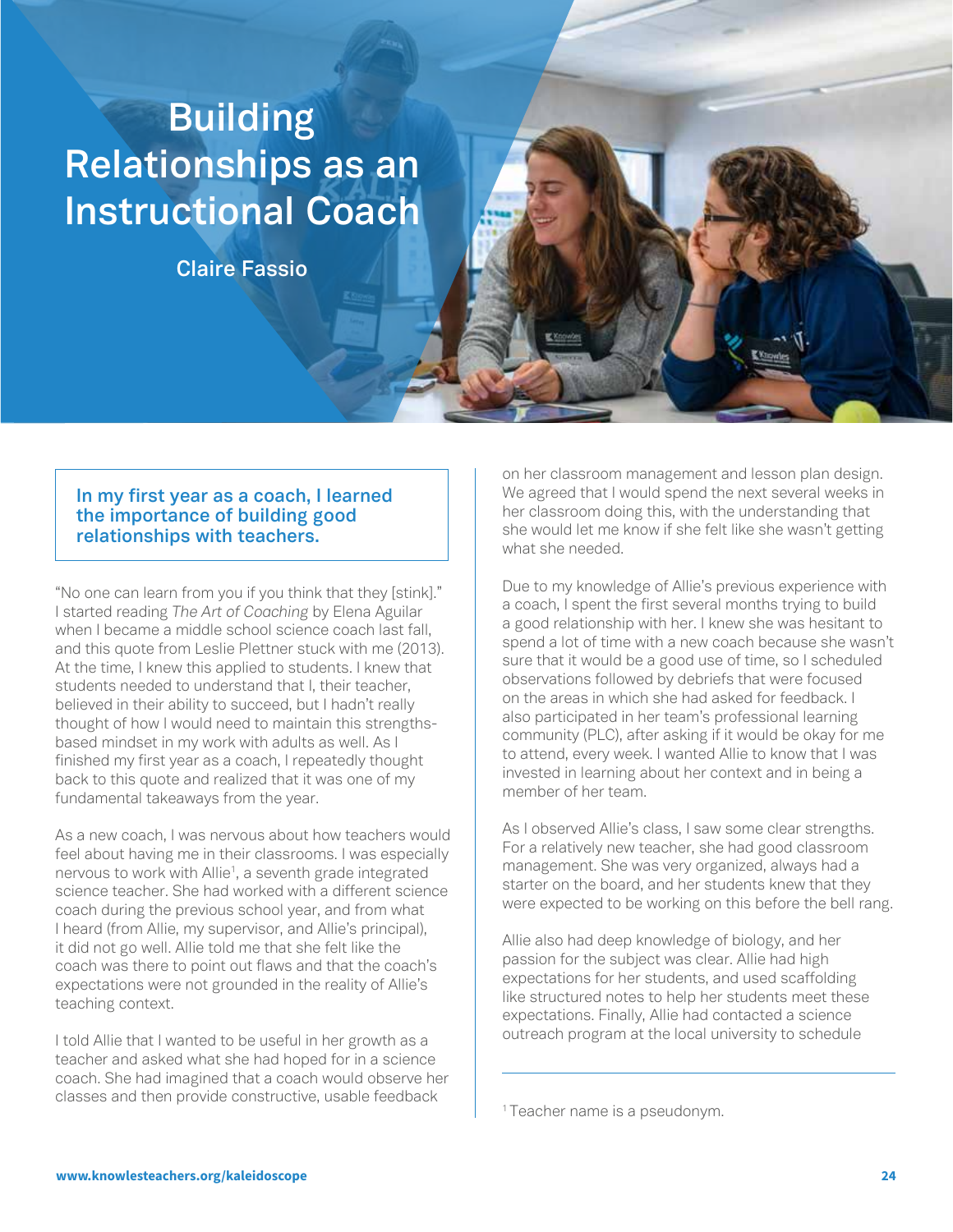

*I wanted Allie to know that I was invested in learning about her context and in being a member of her team."*

zebrafish researchers to visit her class and let students carry out genetic crosses to learn about inherited traits. This program let Allie's students experience science in a way that few had done before.

During these observations, I also saw some areas in which I thought Allie could improve. Allie was still in her first few years of teaching, and like many teachers (new and veteran), Allie said that she felt like she was rushing through the curriculum in order to finish in time for her students to take the end-of-year state science test. When teachers feel pressure to get through their

curriculum, I have noticed that lessons often start to focus more on getting the right answer and less on providing students with opportunities to explain their thinking. Assessments also shift toward questions that assess memorization rather than process. I worried that Allie was feeling this pressure to keep up the pace as I noticed her students frequently gave one word answers that were either right or wrong; they were not often asked to explain or justify their reasoning.

Although I saw areas in which I thought Allie could grow as a teacher, I did not want to come off as another "person from the district" who was

going to tell her how terrible she was at her job. So, during my interactions with Allie, both in our debriefs and in our PLC, I always highlighted her strengths as a science teacher. I would also give constructive feedback about classroom management and/or her lesson plan,

since those were areas that she wanted to work on. Sometimes, these conversations would lead to topics like higher Depth of Knowledge (DOK) level questions or student engagement, and we would talk about ways that students could share their reasoning, but I never forced the subject.

During this time, I was also covering two classes of Advanced Placement (AP) Biology until a long-term sub could be found. My AP students were learning about osmosis, which is introduced in seventh grade science. I asked Allie if she would be willing to share her ideas for how to teach this concept. She described a lab she had done with students the previous year in which they tried to explain why different types of potatoes have different osmolarities. It is pretty common for biology teachers to let students test the effects of osmosis on potatoes, but I had never thought of having students test the osmolarities of different types of potatoes. I thought this sounded like a really interesting way to frame a run-ofthe-mill lab. I used her suggestion and took photos of the work my students did to share with Allie. I wanted her to see that she had helped me make changes to my own teaching practice, and I genuinely thanked her for the suggestion. I wanted Allie to know that I valued her ideas.

Around winter break, I heard Allie say that she is "not good" at assessment and that she thought she should be assessing her students more often. We had talked



about Claim-Evidence-Reasoning (CER) at a district professional development that Allie attended, and she seemed interested in this framework. During our next debrief, I asked Allie if she would be interested in using CER in her classroom as a way to assess student thinking. She was interested but worried that she would not have time to develop CER prompts since this strategy was new to her, and she was already busy taking endorsement classes and participating in other professional development after school. I didn't want Allie to feel like I was ignoring her workload, so I suggested the formative assessment probes in Uncovering Student Ideas in

Science (Keeley, Eberle, Farrin, Tugel, & Dorsey, 2009) might be a good resource for CER prompts. I showed her a few sample probes, and Allie thought they would be useful. Allie's principal agreed to buy this set of books for her, as well as for the other two science teachers at her school.